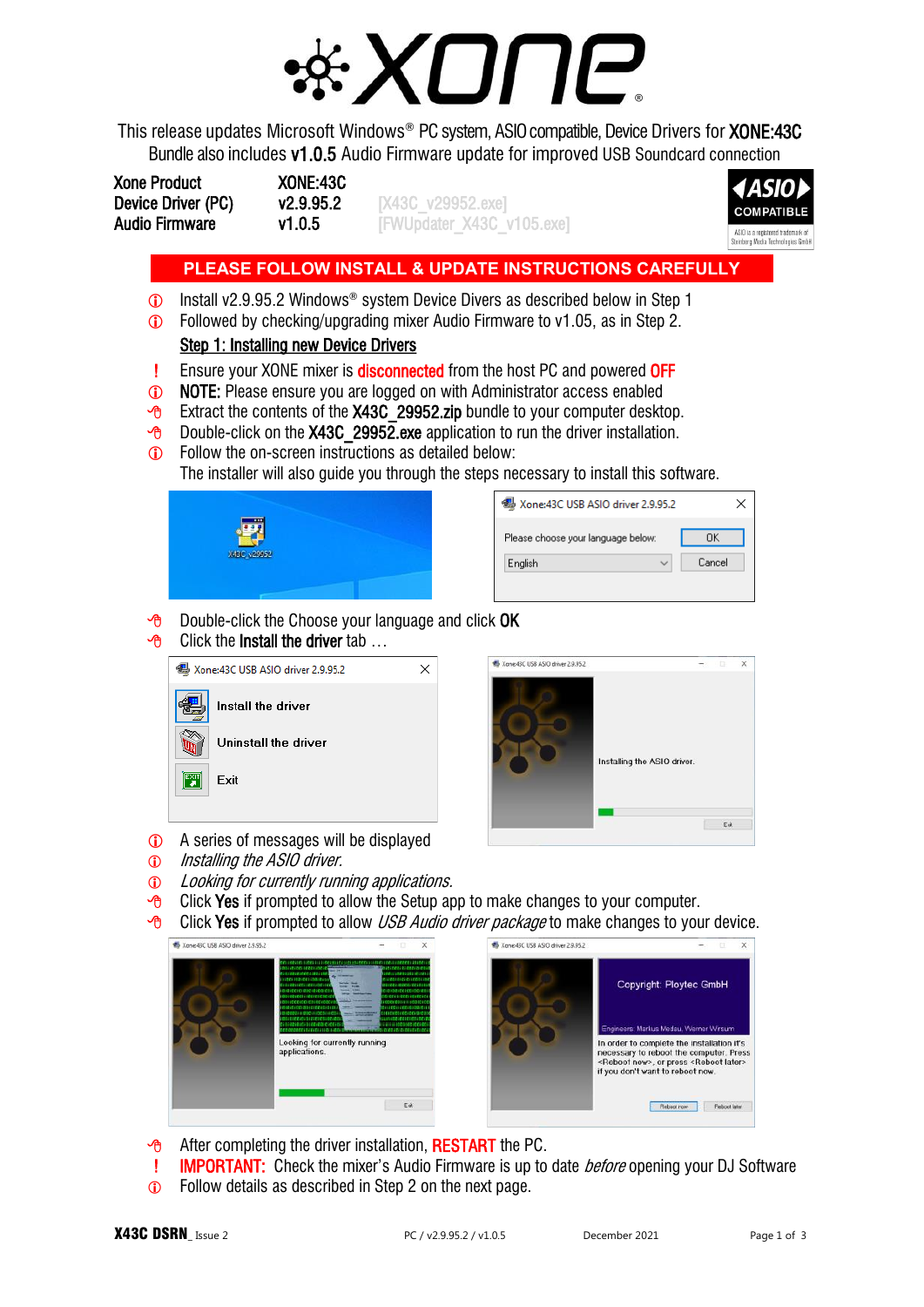

## **PLEASE FOLLOW INSTALL & UPDATE INSTRUCTIONS CAREFULLY**

| <b>Xone Product</b>   | XONE:43C  |  |
|-----------------------|-----------|--|
| Device Driver (PC)    | v2.9.95.2 |  |
| <b>Audio Firmware</b> | v1.0.5    |  |

Device Driver (PC) v2.9.95.2 [X43C\_v29952.exe] [FWUpdater\_X43C\_v105.exe]

#### Step 2: Check/Update Audio Firmware

- **!** Ensure the mixer is **disconnected** from the computer and powered OFF
- $\overline{P}$  Ensure no other applications are open.
- $\sqrt{6}$  Extract the X43C AFW105 PC.zip contents and run FWUpdater\_X43C\_v105.exe
- "Device not detected" will be displayed
	- Plug in the USB cable
	- Switch the XONE:43C ON
- The application will display: "Current firmware version is …"
- **!** IF Current firmware version is NOT 1.0.5... UPDATE THE MIXER AUDIO FIRMWARE
- Click on 'write firmware'
- **!** DO NOT switch OFF or interrupt power supply or connection to your XONE:43C while installation is in progress
- **C** When installation is complete, the application will display:
	- "Power down your XONE:43C now"
	- Switch the XONE:43C OFF
- **!** DO NOT switch OFF or interrupt power supply connection to your PC during the update process
- **The application will display**  "Power up your XONE:43C now"
	- Switch the XONE:43C ON
- **The application will briefly display**  "...Update to version 1.0.5 successful. Unplug the device now..."
- Then, "Current firmware version is 1.0.5" - Switch the XONE:43C OFF
- **Press 'Exit' on the Audio Firmware Updater**
- **B** RESTART the PC after exiting the Updater.
	- Switch the XONE:43C ON
- The Firmware Update is now complete

| WA XONE:43C Updater 1.0.5 (k0)        | ×       |
|---------------------------------------|---------|
|                                       |         |
| Device not detected.                  |         |
|                                       |         |
| write firmware                        |         |
|                                       |         |
|                                       |         |
|                                       | Exit    |
|                                       |         |
|                                       |         |
| WA XONE:43C Updater 1.0.5 (k0)        | ×       |
|                                       |         |
| Current firmware version is 1.0.2(k0) |         |
|                                       |         |
| write firmware                        |         |
|                                       |         |
|                                       | Exit    |
|                                       |         |
|                                       |         |
| <b>W</b> XONE:43C Updater 1.0.5 (k0)  | ×       |
|                                       |         |
| Power down your XONE:43C now.         |         |
|                                       |         |
| write firmware                        |         |
|                                       |         |
|                                       | Exit    |
|                                       |         |
|                                       |         |
|                                       |         |
|                                       |         |
| <b>W</b> XONE:43C Updater 1.0.5 (k0)  | ×       |
| Power up your XONE: 43C now.          |         |
|                                       |         |
| write firmware                        |         |
|                                       |         |
|                                       |         |
|                                       | Exit    |
|                                       |         |
|                                       |         |
| XONE:43C Updater 1.0.5 (k0)           | a)<br>× |
| Curren                                |         |
| Update successful                     |         |
| Update to version 1.0.5 successful.   |         |
| Unplug the device now.                |         |
|                                       |         |
|                                       | Exit    |
|                                       |         |
|                                       |         |
| XONE:43C Updater 1.0.5 (k0)           | ×       |
|                                       |         |
| Current firmware version is 1.0.5(k0) |         |
|                                       |         |
| write firmware                        |         |
|                                       |         |
|                                       | Exit    |